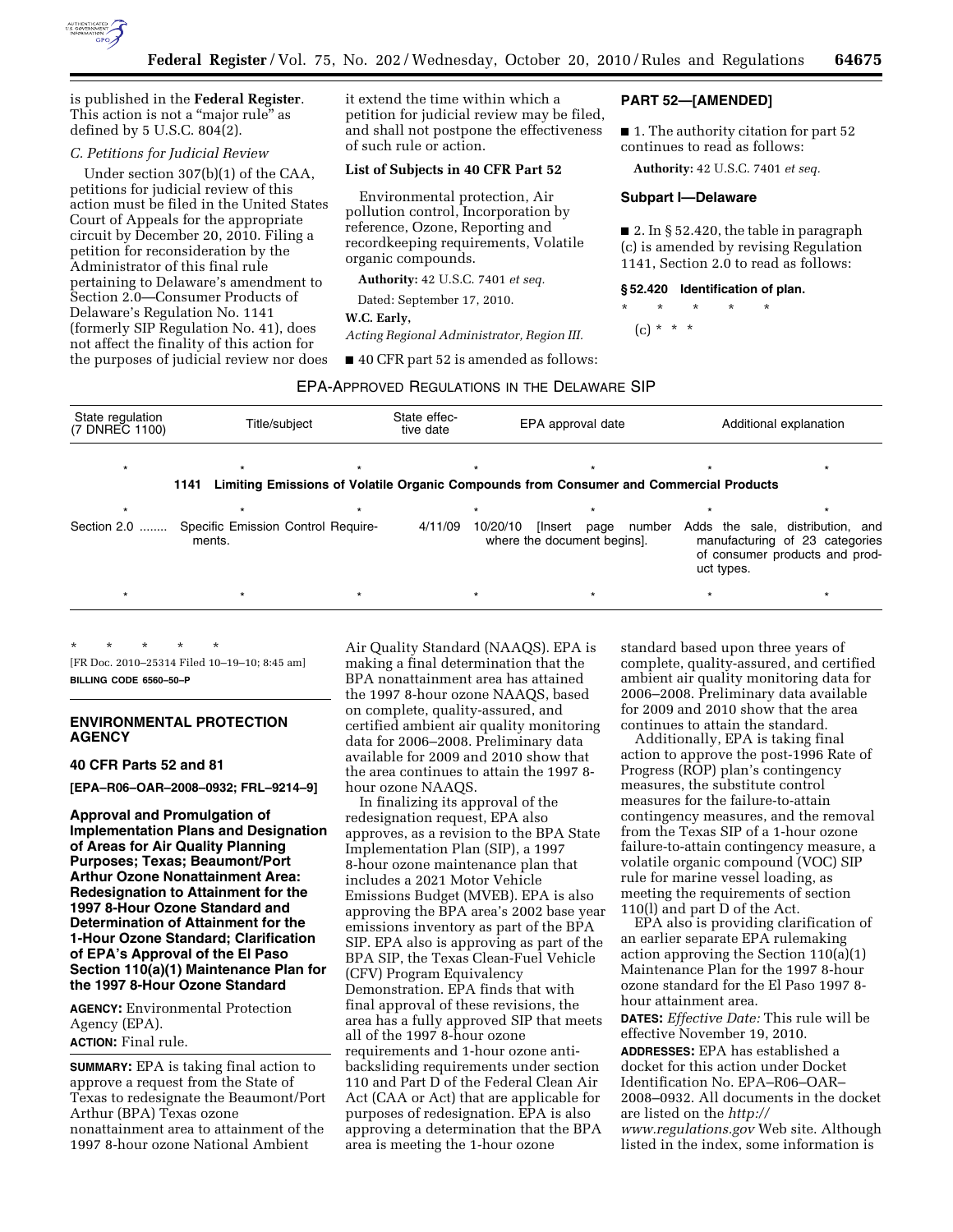not publicly available, *i.e.,* Confidential Business Information or other information whose disclosure is restricted by statute. Certain other material, such as copyrighted material, is not placed on the Internet and will be publicly available only in hard copy form. Publicly available docket materials are available either electronically through *[http://](http://www.regulations.gov) [www.regulations.gov](http://www.regulations.gov)* or in hard copy at the Air Planning Section, Air Planning Branch, Multimedia Planning and Permitting Division, U.S. Environmental Protection Agency, Region 6, 1445 Ross Avenue, Suite 1200, Dallas, Texas 75202–2733. EPA requests that if at all possible, you contact the person listed in the **FOR FURTHER INFORMATION CONTACT** section to schedule your inspection. The Regional Office's official hours of business are Monday through Friday, 8:30 to 4:30, excluding Federal holidays.

**FOR FURTHER INFORMATION CONTACT:** Ms. Ellen Belk, Air Planning Section (6PD– L), Environmental Protection Agency, Region 6, 1445 Ross Avenue, Suite 700, Dallas, Texas 75202–2733, telephone (214) 665–2164; fax number 214–665– 7263; e-mail address *[belk.ellen@epa.gov.](mailto:belk.ellen@epa.gov)* 

# **SUPPLEMENTARY INFORMATION:**

#### **Table of Contents**

- I. What is the background for this rule?
- II. What comments did we receive on the proposed rule?
- III. What actions is EPA taking?
- IV. Statutory and Executive Order Reviews

### **I. What is the background for this rule?**

The background for today's actions is discussed in detail in EPA's May 17, 2010, proposal to approve Texas' redesignation request (75 FR 27514). In that proposed action, we noted that, under EPA regulations at 40 CFR part 50, the 1997 8-hour ozone standard is attained when the three-year average of the annual fourth-highest daily maximum 8-hour average ozone concentrations is less than or equal to 0.08 parts per million (ppm) (see 69 FR 23858, April 30, 2004, for more information). Under the CAA, EPA may redesignate a nonattainment area to attainment if sufficient complete, quality-assured data are available to determine that the area has attained the standard and if it meets the other CAA redesignation requirements in section 107(d)(3)(E).

The TCEQ, on December 16, 2008, submitted a complete request to redesignate the BPA area to attainment for the 1997 8-hour ozone standard. The redesignation request included three years of complete, quality-assured data

for the period of 2005 through 2007, indicating the 8-hour NAAQS for ozone, as promulgated in 1997, had been attained for the BPA area. Complete, quality-assured monitoring data for 2006–2008 also show that the area continues to attain the 1997 8-hour ozone standard. Preliminary data available for the 2009 and 2010 ozone seasons indicate that the area continues to be in attainment.

The request also included a maintenance plan with associated MVEBs, the 2002 base year emission inventory, and the sole outstanding 1 hour ozone anti-backsliding requirement for the BPA area, the Texas CFV Program Equivalency Demonstration. The submitted MVEB for nitrogen oxides  $(NO<sub>x</sub>)$  and VOC for the BPA area is defined in the table below:

# BEAUMONT/PORT ARTHUR  $NO<sub>x</sub>$  and VOC MVEB

[Summer season tons per day]

| Pollutant | 2021   |
|-----------|--------|
|           | * 7 24 |
|           | 4.77   |

\* Includes an allocation of 1 tpd from the available  $NO<sub>x</sub>$  safety margin.

The submittal met the adequacy criteria in 40 CFR 93.118(e)(4), and on April 1, 2010 (75 FR 16456), EPA published a **Federal Register** notice deeming the 2021 MVEB for Beaumont/ Port Arthur, Texas adequate for transportation conformity purposes.

Apart from the redesignation request, the TCEQ also submitted and EPA proposed to approve the 1-hour ozone Post-1996 ROP Plan's contingency measures, backfill failure-to-attain contingency measures, and removal from the Texas SIP under section 110(l) of a VOC marine vessel loading contingency measure.

The May 17, 2010 proposed rule and Technical Support Document provide a detailed discussion of how Texas met the redesignation requirements and other CAA requirements.

### **II. What comments did we receive on the proposed rule?**

EPA provided a 30-day review and comment period, which closed on June 16, 2010. EPA received 25 comment letters in response to the proposed rulemaking, each of which expressed support for approving the request from the State of Texas to redesignate the BPA ozone nonattainment area to attainment for the 1997 8-hour ozone standard. The comment letters are available for review in the docket for

this rulemaking. EPA received letters expressing support for the BPA redesignation approval from the following: Texas Commission on Environmental Quality, Austin; Executive Director, Southeast Texas Regional Planning Commission (SETRPC), Beaumont; Director, Transportation and Environmental Resources, SETRPC, Beaumont; Mayor, City of Beaumont; President, Greater Beaumont Chamber of Commerce; Executive Port Director, Port of Beaumont; Mayor, City of Bridge City; Mayor, City of Port Neches; Mayor, City of West Orange; Director of Public Works, City of West Orange; Mayor, City of Lumberton; Mayor, City of Nederland; County Judge, Orange County; Jefferson County Commissioners Court; County Judge, Hardin County; Texas State Representative, District 21, Texas House of Representatives; President, Caliber Solutions, Beaumont; Entergy Texas Inc., Beaumont; Goodyear Tire & Rubber Company, Beaumont; Oiltaking Beaumont Partners, L.P.; Chairman, Southeast Texas Plant Managers Forum, Nederland; Plant Manager, Solvay Solexis, Inc., Orange; Huntsman Petrochemical LLC, Port Neches; Sabine-Neches Navigation District, Nederland; and the Greater El Paso Chamber of Commerce. EPA also received additional comments submitted by the Greater El Paso Chamber of Commerce. We received no adverse comments on the proposed rule.

*Comment:* The Greater El Paso Chamber of Commerce requested that EPA take immediate action to make a determination that the El Paso County one-hour nonattainment area has attained the revoked one-hour ozone National Ambient Air Quality Standard (NAAQS).

*Response:* This rulemaking finalizes EPA's approval of Texas's request to redesignate the BPA area to attainment for the 1997 8-hour ozone standard and for a determination that the BPA area attained the 1-hour ozone standard. The commenter's request for a rulemaking determining attainment of the 1-hour standard for El Paso is outside the scope of our proposed action. EPA notes that we have previously approved the section 110(a)(1) maintenance plan for the El Paso 1997 8-hour ozone attainment area 74 FR 2387 (January 15, 2009).

*Comment:* The Greater El Paso Chamber of Commerce requested that EPA take immediate action to find that the Prevention of Significant Deterioration (PSD) program requirements are immediately effective in El Paso County.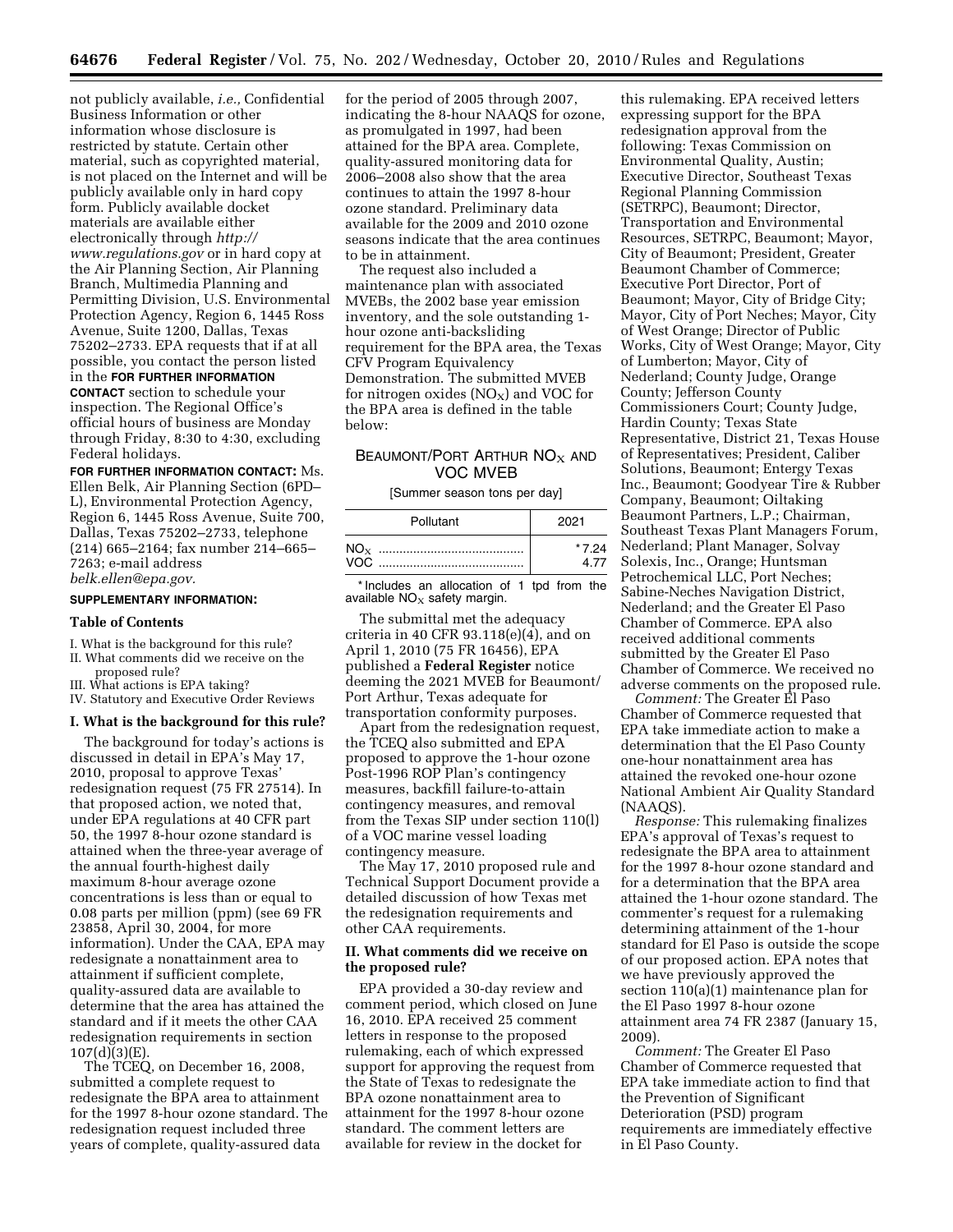*Response:* As noted in the previous response to comment, EPA's rulemaking is not focused on the El Paso 1997 8-hour maintenance area, but on the redesignation of the BPA area for the 1997 8-hour ozone standard and a determination of attainment for that area for the 1-hour ozone standard. There is one respect, however, in which EPA wishes to respond in order to harmonize and assure consistency of treatment for areas with approved 1997 8-hour maintenance plans, whether they are initially designated attainment (like El Paso) or redesignated to attainment (like BPA) for that standard. EPA thus wishes to clarify a statement it previously made in approving the El Paso section 110(a)(1) maintenance plan for the 1997 8-hour standard 74 FR 2387 (January 15, 2009). In that notice, EPA stated that a separate analysis under section 110(l) would be required to transition from a nonattainment New Source Review (NSR) permitting program to a PSD permitting program. Since that time, EPA has had further opportunity to consider the applicable statutory and regulatory provisions and the decision in *South Coast Air Quality Management Dist.* v. *EPA,* 472 F.3d 882 (DC Cir. 2006). As a result, we no longer believe that the Clean Air Act requires a separate 110(l) analysis to replace 1 hour nonattainment NSR with PSD once an area has been redesignated to attainment for the 1997 8-hour standard, or has an approved 110(a)(1) maintenance plan for that standard. In sum, we believe that the approach to the nonattainment NSR/PSD transition that we are adopting here with respect to BPA should also be extended to El Paso. Thus, as long as the Texas NSR SIP is clear that the PSD SIP requirements apply to an area such as El Paso, then that is all that is required by EPA.

### **III. What action is EPA taking?**

EPA is taking final action to approve several related actions under the Act for the BPA ozone nonattainment area, consisting of Hardin, Jefferson, and Orange counties. Consistent with the Act, EPA is taking final action to determine that the BPA area has attained the 1997 8-hour ozone NAAQS and to approve a request from the State of Texas to redesignate the BPA area to attainment of the 1997 8-hour ozone standard. This determination is based on complete, quality-assured, and certified ambient air quality monitoring data for the 2006–2008 ozone seasons that show that the 1997 8-hour ozone NAAQS has been attained in the area.

Preliminary data available for 2009 and 2010 indicate that the area continues to attain the 1997 8-hour ozone NAAQS. EPA is also finalizing a determination that the BPA area is meeting the 1-hour ozone standard. This determination is based on complete, quality-assured, and certified ambient air quality monitoring data for the 2006–2008 ozone seasons, as well as preliminary data available for 2009 and 2010 that indicate the area continues to attain the 1-hour ozone NAAQS.

EPA is taking final action to approve the 2002 base year emissions inventory as meeting the 1997 8-hour ozone requirement for the BPA 8-hour ozone nonattainment area. We are approving the State's CFV program equivalency demonstration as meeting the sole outstanding antibacksliding 1-hour ozone requirement for the BPA serious 1-hour ozone nonattainment area. We are finding that the BPA area, based upon this final approval of this emissions inventory and the CFV program equivalency determination, meets all the applicable CAA requirements under section 110 and Part D for purposes of redesignation for the 1997 8-hour ozone NAAQS including all the applicable antibacksliding CAA requirements for a serious 1-hour ozone nonattainment area. Further, EPA is taking final action to approve into the SIP, as meeting section 175A and  $107(d)(3)(E)(iv)$  of the Act, Texas' maintenance plan for the BPA area for the 1997 8-hour ozone NAAQS. The maintenance plan shows maintenance of the standard through 2021. Additionally, EPA is approving the 2021 MVEB for  $NO<sub>X</sub>$  and VOCs shown in the table in section I above, which was submitted by Texas for the BPA area in conjunction with its redesignation request and maintenance plan.

Consequently, EPA is taking final action to approve the State's request to redesignate the area from nonattainment to attainment for the 1997 8-hour ozone NAAQS. After evaluating Texas' redesignation request, EPA has determined that with this final approval of the above-identified SIP elements and the maintenance plan, the area meets the redesignation criteria set forth in section  $107(d)(3)(E)$  and section 175A of the Act. The final approval of this redesignation request changes the official designation in 40 CFR part 81 for the BPA area from nonattainment to attainment for the 1997 8-hour ozone standard. EPA also notes that with this final redesignation to attainment for the 1997 8-hour ozone NAAQS and this

final determination of attainment for the 1-hour ozone NAAQS, the 1-hour antibacksliding obligations to submit planning SIPs to meet the attainment demonstration and reasonably available control measures (RACM) requirements, and the ROP and contingency measures requirements, cease to apply. Finalizing the 1-hour ozone attainment determination suspends for the BPA area the foregoing obligations, and they cease to apply upon EPA's final action redesignating the BPA area to attainment for the 1997 8-hour ozone standard. In addition, after final redesignation to attainment for the 1997–8-hour ozone standard, EPA does not require the continued application of 1-hour anti-backsliding nonattainment NSR, if Texas interprets its SIP as applying PSD to BPA in these circumstances.

EPA also is taking final action to approve the Post-1996 ROP Plan's contingency measures and backfill failure-to-attain contingency measures, and the removal from the Texas SIP under section 110(l) of a VOC marine vessel loading contingency measure.

Additionally, EPA is clarifying statements made and the approach it took with respect to the 1-hour ozone nonattainment NSR/PSD transition in its approval of the El Paso 110(a)(1) maintenance plan.

# **IV. Statutory and Executive Order Reviews**

Under the Clean Air Act, redesignation of an area to attainment and the accompanying approval of a maintenance plan under section  $107(d)(3)(E)$  are actions that affect the status of a geographical area and do not impose any additional regulatory requirements on sources beyond those imposed by State law. A redesignation to attainment does not in and of itself create any new requirements, but rather results in the applicability of requirements contained in the Clean Air Act for areas that have been redesignated to attainment. Moreover, the Administrator is required to approve a SIP submission that complies with the provisions of the Act and applicable Federal regulations. 42 U.S.C. 7410(k); 40 CFR 52.02(a). Thus, in reviewing SIP submissions, EPA's role is to approve State choices, provided that they meet the criteria of the Clean Air Act. Accordingly, these actions merely do not impose additional requirements beyond those imposed by State law and the Clean Air Act. For that reason, these actions: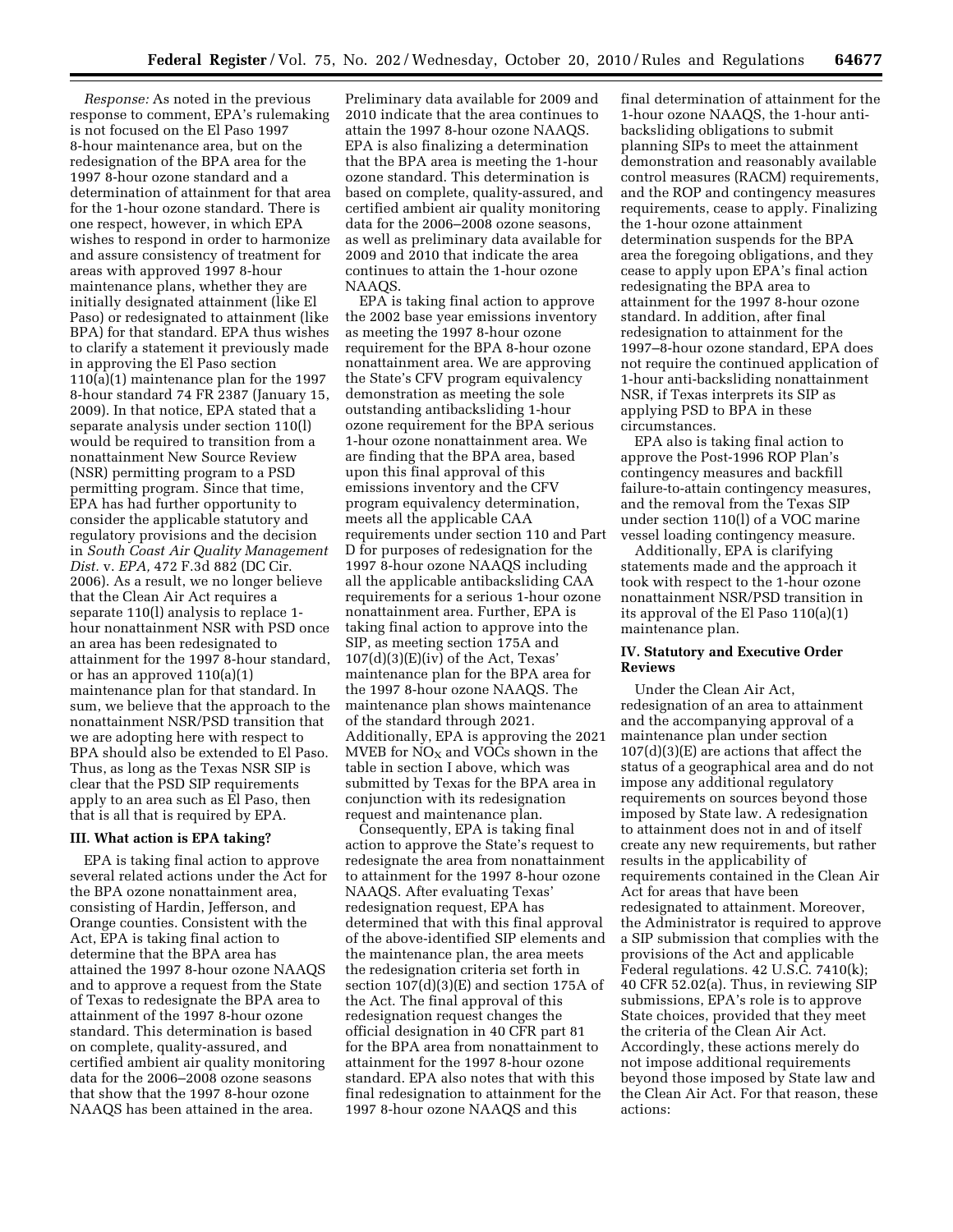• Are not "significant regulatory actions'' subject to review by the Office of Management and Budget under Executive Order 12866 (58 FR 51735, October 4, 1993);

• Do not impose an information collection burden under the provisions of the Paperwork Reduction Act (44 U.S.C. 3501 *et seq.*);

• Are certified as not having a significant economic impact on a substantial number of small entities under the Regulatory Flexibility Act (5 U.S.C. 601 *et seq.*);

• Do not contain any unfunded mandate or significantly or uniquely affect small governments, as described in the Unfunded Mandates Reform Act of 1995 (Pub. L. 104–4);

• Do not have Federalism implications as specified in Executive Order 13132 (64 FR 43255, August 10, 1999);

• Are not an economically significant regulatory action based on health or safety risks subject to Executive Order 13045 (62 FR 19885, April 23, 1997);

• Is not a significant regulatory action subject to Executive Order 13211 (66 FR 28355, May 22, 2001);

• Are not subject to requirements of section 12(d) of the National Technology Transfer and Advancement Act of 1995 (15 U.S.C. 272 note) because application of those requirements would be inconsistent with the Clean Air Act; and

• Do not provide EPA with the discretionary authority to address, as appropriate, disproportionate human health or environmental effects, using practicable and legally permissible methods, under Executive Order 12898 (59 FR 7629, February 16, 1994).

In addition, this rule does not have Tribal implications as specified by Executive Order 13175 (65 FR 67249, November 9, 2000), because the SIP is not approved to apply in Indian country located in the State, and EPA notes that it will not impose substantial direct costs on Tribal governments or preempt Tribal law.

The Congressional Review Act, 5 U.S.C. 801 *et seq.,* as added by the Small Business Regulatory Enforcement Fairness Act of 1996, generally provides that before a rule may take effect, the agency promulgating the rule must submit a rule report, which includes a copy of the rule, to each House of the Congress and to the Comptroller General of the United States. EPA will submit a report containing this action and other required information to the U.S. Senate, the U.S. House of Representatives, and the Comptroller General of the United States prior to publication of the rule in the **Federal Register.** A major rule cannot take effect until 60 days after it is published in the **Federal Register.**  This action is not a "major rule" as defined by 5 U.S.C. 804(2).

Under section 307(b)(1) of the Clean Air Act, petitions for judicial review of this action must be filed in the United States Court of Appeals for the appropriate circuit by December 20, 2010. Filing a petition for reconsideration by the Administrator of this final rule does not affect the finality of this action for the purposes of judicial review nor does it extend the time within which a petition for judicial review may be filed, and shall not postpone the effectiveness of such rule or action. This action may not be challenged later in proceedings to enforce its requirements. (*See* section 307(b)(2).)

# **List of Subjects**

# *40 CFR Part 52*

Environmental protection, Air pollution control, Incorporation by reference, Intergovernmental relations, Ozone, Nitrogen dioxides, Reporting and recordkeeping requirements, Volatile organic compounds.

#### *40 CFR Part 81*

Environmental protection, Air pollution control.

Dated: September 30, 2010.

### **Lawrence E. Starfield,**

*Acting Regional Administrator, Region 6.* 

■ 40 CFR parts 52 and 81 are amended as follows:

#### **PART 52—[AMENDED]**

■ 1. The authority citation for part 52 continues to read as follows:

**Authority:** 42 U.S.C. 7401 *et seq.* 

### **Subpart SS—Texas**

■ 2. Section 52.2270 is amended as follows:

■ a. The table in paragraph (c) entitled, ''EPA Approved Regulations in the Texas SIP'' is amended under Chapter 115 (Reg 5), Subchapter C, Division 1, by revising the entry for Section 115.219.

■ b. The second table in paragraph (e) entitled, "EPA-Approved Non-Regulatory Provisions and Quasi Regulatory Measures in the Texas SIP'' is amended by adding eight new entries at the end.

The revision and additions read as follows:

### **§ 52.2270 Identification of plan.**

\* \* \* \* \*  $(c) * * * *$ 

| State citation |         | Title/subject                                                                 |         | State approval/<br>submittal date | EPA approval date                                                     | Explanation |
|----------------|---------|-------------------------------------------------------------------------------|---------|-----------------------------------|-----------------------------------------------------------------------|-------------|
| $\star$        | $\star$ | $\star$                                                                       | $\star$ | $\star$                           | $\star$                                                               | $\star$     |
|                |         | Chapter 115 (Regt 5)—Control of Air Pollution from Volatile Organic Compounds |         |                                   |                                                                       |             |
| $\star$        | $\star$ | $\star$                                                                       | $\star$ |                                   |                                                                       | $\star$     |
|                |         | Subchapter C-Volatile Organic Compound Transfer Operations                    |         |                                   |                                                                       |             |
|                |         | Division 1: Loading and Unloading of Volatile Organic Compounds               |         |                                   |                                                                       |             |
|                |         | $\star$                                                                       | $\star$ |                                   |                                                                       | ÷           |
|                |         | Counties and Compliance                                                       |         | 11/15/2006                        | 10/20/2010 [Insert citation of publi-<br>cation in Federal Register]. |             |

EPA APPROVED REGULATIONS IN THE TEXAS SIP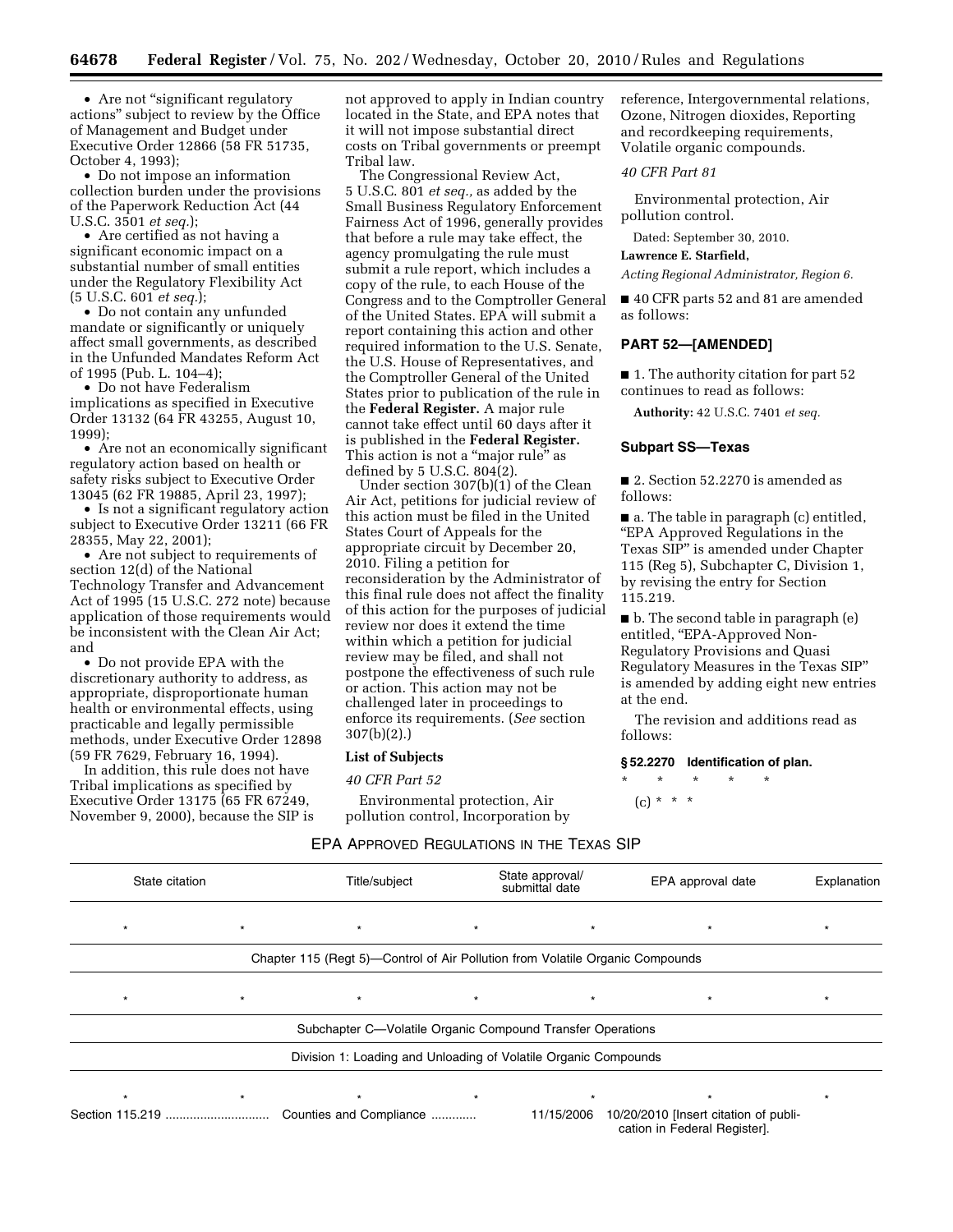# EPA APPROVED REGULATIONS IN THE TEXAS SIP—Continued

| State citation |  | Title/subject | State approval/<br>submittal date | EPA approval date | Explanation |
|----------------|--|---------------|-----------------------------------|-------------------|-------------|
|                |  |               |                                   |                   |             |
|                |  |               |                                   |                   |             |

 $(e) *$ 

\* \* \* \* \*

EPA APPROVED NONREGULATORY PROVISIONS AND QUASI-REGULATORY MEASURES IN THE TEXAS SIP

| Name of SIP provision                                                                                                                           | Applicable geographic or non-<br>attainment area | State submittal/ef-<br>fective date | EPA approval date                                                                | Comments |  |
|-------------------------------------------------------------------------------------------------------------------------------------------------|--------------------------------------------------|-------------------------------------|----------------------------------------------------------------------------------|----------|--|
| $\star$<br>$\star$                                                                                                                              | $\star$                                          |                                     | $\star$                                                                          |          |  |
| Redesignation Request for the Beaumont/Port Arthur, TX<br>1997 8-hour Ozone NAAQS<br>(Hardin, Jefferson, and Orange<br>Counties).               |                                                  |                                     | 12/10/2008 10/20/2010 [Insert citation of publi-<br>cation in Federal Register]. |          |  |
| Determination of Attainment for the<br>1-hour Ozone NAAQS (Hardin,<br>Jefferson, and Orange Counties).                                          | Beaumont/Port Arthur, TX                         | 12/10/2008                          | 10/20/2010 [Insert citation of publi-<br>cation in Federal Register].            |          |  |
| 2002 Base Year Emissions Inven-<br>tory.<br>(1997 8-hour Ozone NAAQS)                                                                           | Beaumont/Port Arthur, TX                         | 12/10/2008                          | 10/20/2010 [Insert citation of publi-<br>cation in Federal Register].            |          |  |
| Texas Clean-Fuel Vehicle Program<br>Equivalency Demonstration (1-<br>hour Ozone NAAQS).                                                         | Beaumont/Port Arthur, TX                         | 12/10/2008                          | 10/20/2010 [Insert citation of publi-<br>cation in Federal Register].            |          |  |
| Substitute Control Measures for the Beaumont/Port Arthur, TX<br>SIP-Approved Failure-to-attain<br>Contingency Measures (1-hour<br>Ozone NAAQS). |                                                  | 12/10/2008                          | 10/20/2010 [Insert citation of publi-<br>cation in Federal Register].            |          |  |
| Post 1996 Rate of Progress Plan Beaumont/Port Arthur, TX<br>Contingency Measures (1-hour<br>Ozone NAAQS).                                       |                                                  | 11/16/2004                          | 10/20/2010 [Insert citation of publi-<br>cation in Federal Register].            |          |  |
| Maintenance Plan (1997 8-hour Beaumont/Port Arthur, TX<br>Ozone NAAQS, CAA Section<br>175A).                                                    |                                                  | 12/10/2008                          | 10/20/2010 [Insert citation of publi-<br>cation in Federal Register].            |          |  |
| 2021 Motor Vehicle Emissions Beaumont/Port Arthur, TX<br>Budget (1997 8-hour Ozone<br>NAAQS).                                                   |                                                  | 12/10/2008                          | 10/20/2010 [Insert citation of publi-<br>cation in Federal Register].            |          |  |

■ 3. Section 52.2275 is amended by adding paragraph (h) to read as follows:

# **§ 52.2275 Control strategy and regulations: Ozone.**

\* \* \* \* \* (h) *Determination of attainment for the 1-hour ozone standard and redesignation for the 1997 8-hour ozone standard.* Effective November 19, 2010, EPA has determined that the Beaumont/ Port Arthur ozone nonattainment area has attained the 1-hour ozone National Ambient Air Quality Standard (NAAQS) and has redesignated the area to attainment for the 1997 8-hour ozone

standard. With this final redesignation to attainment for the 1997 8-hour ozone NAAQS and this final determination of attainment for the 1-hour ozone NAAQS, the 1-hour anti-backsliding obligations to submit planning SIPs to meet the attainment demonstration and reasonably available control measures (RACM) requirements, and the ROP and contingency measures requirements, cease to apply.

# **PART 81—[AMENDED]**

■ 4. The authority citation for part 81 continues to read as follows:

**Authority:** 42 U.S.C. 7401 *et seq.* 

 $\blacksquare$  5. In § 81.344, the table entitled, ''Texas-Ozone (8-Hour Standard)'' is amended by: revising the entries for Beaumont/Port Arthur TX; Revising footnote 3; and adding a new footnote 4 at the end of the table.

The revisions and addition read as follows:

# **§ 81.344 Texas.**

\* \* \* \* \*